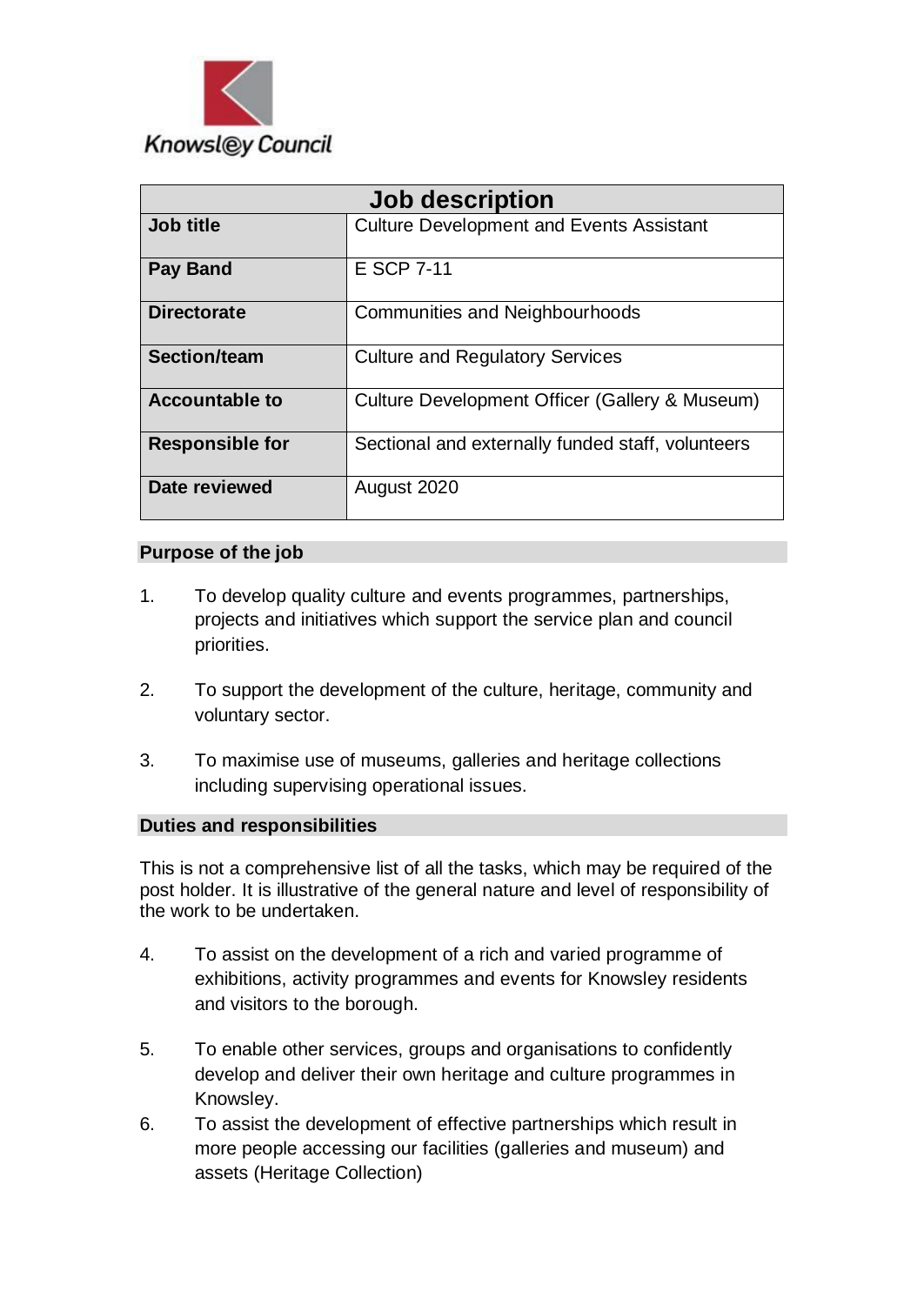

- 7. To supervise staff relating to specific programme delivery e.g. sessional, freelance artists and externally funded practitioners.
- 8. To support the development of the heritage and Culture community and voluntary sector in Knowsley including developing volunteers, community groups, and artists.
- 9. To support the role of volunteers within the service and within Culture programmes across the borough.
- 10. To work closely with partners to develop and profile clear progression pathways for Culture participants in their chosen field.
- 11. To assist the development of and contribute to local partnerships which meet the needs of local communities and service aims, including working at a local and city region level when necessary.
- 12. To utilise creative and innovative approaches to delivering service plan aims which contribute to key council priorities and outcomes.
- 13. To develop an understanding of the local communities across Knowsley and their needs and an awareness of the Better Together values.
- 14. To support the development and implementation of the Culture Development and Events service business plan.
- 15. To ensure accurate recording and documenting of work as required. i.e. for reports and performance indicators.
- 16. To raise the profile of Culture and Events, through effective communications and marketing via online communications across all social media platforms, the Council website and the Prescot Museum website.
- 17. To support the preparation of high quality accurate and timely reports and presentations as necessary under the direction of the manager.
- 18. Attend training and meetings as required to ensure knowledge is up to date and share any relevant information with team members.
- 19. Attend appropriate functions and events, as and when required, as the council's representative during outside normal office hours.